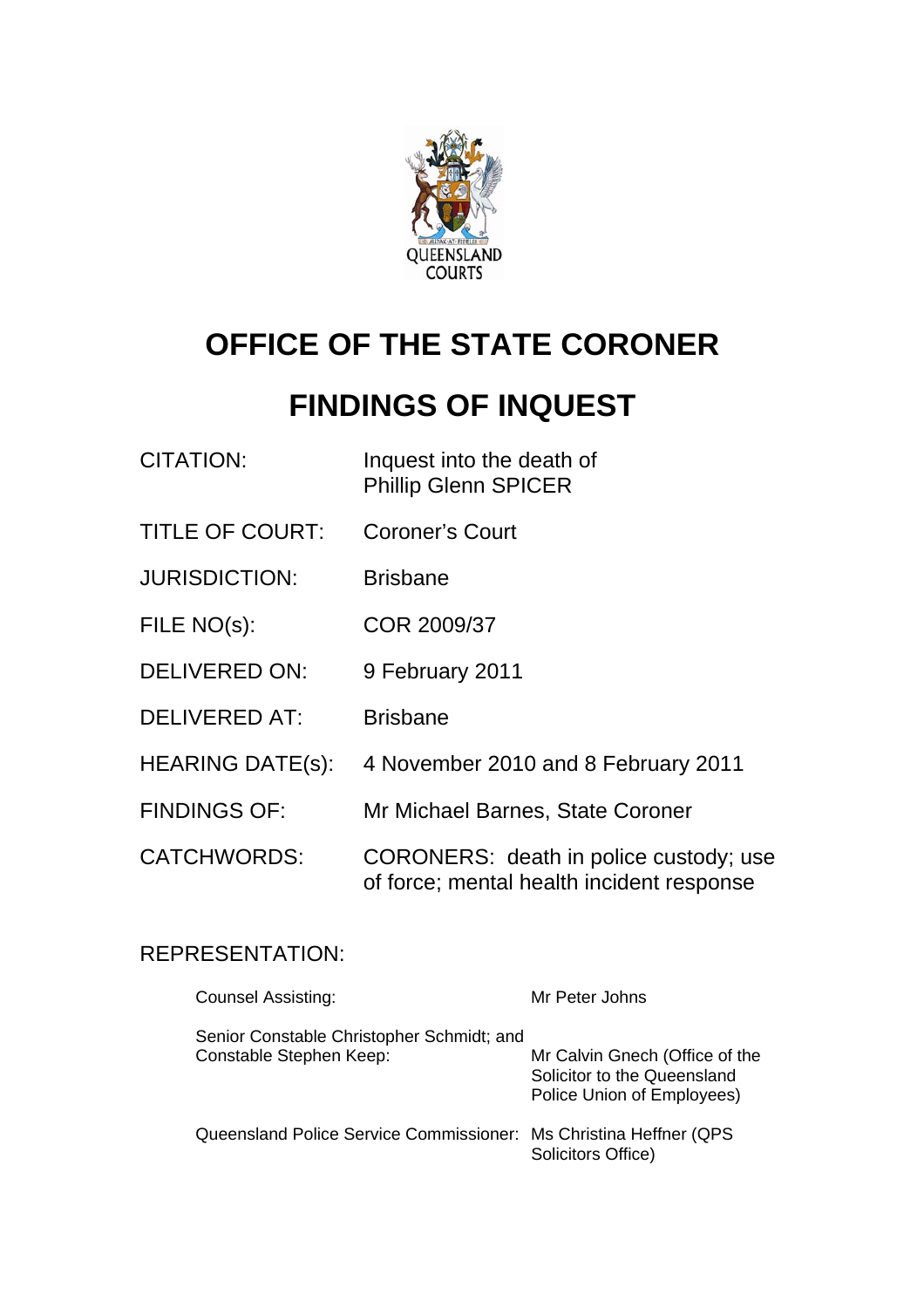#### **Table of Contents**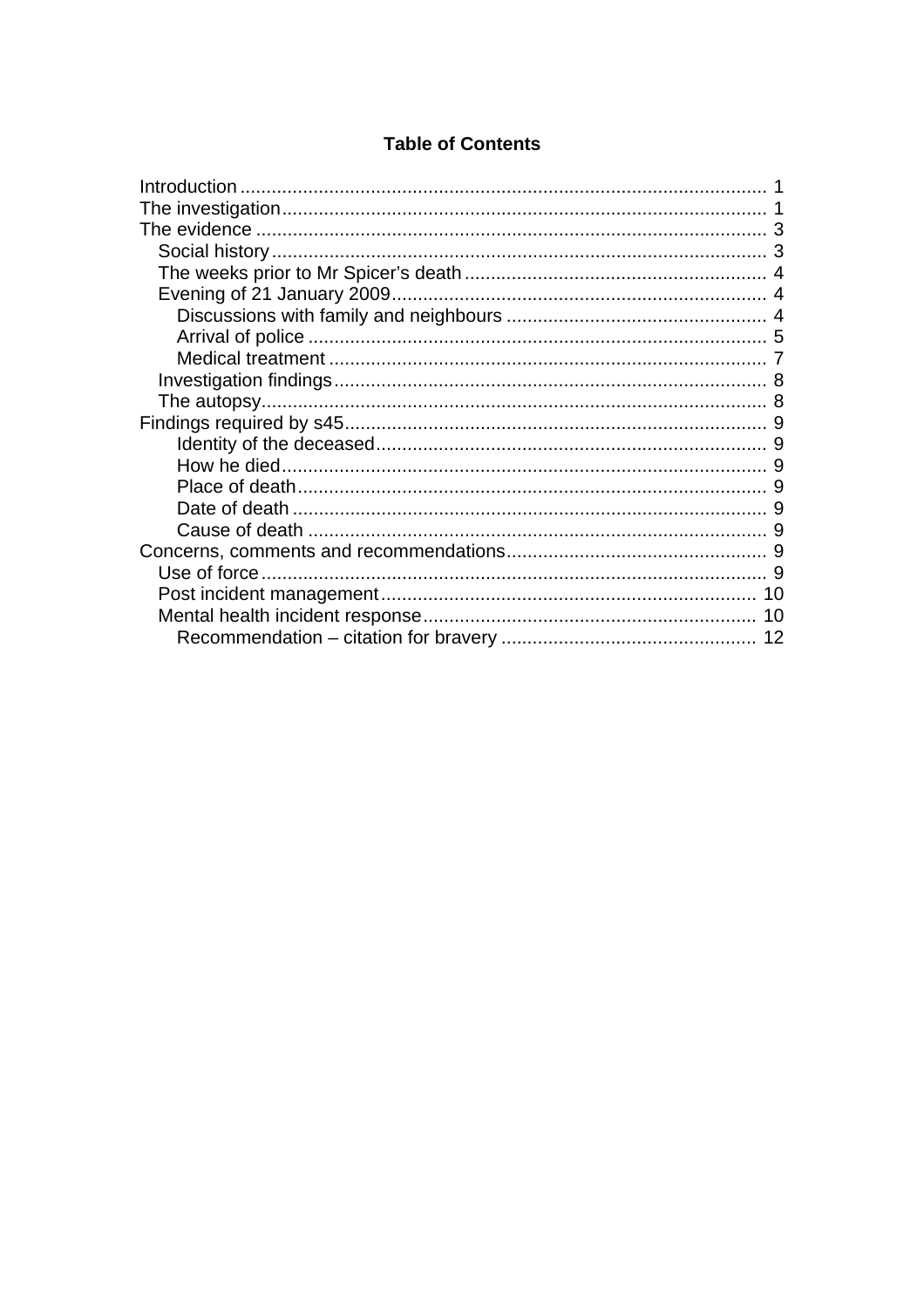<span id="page-2-0"></span>The *Coroners Act 2003* ('the Act') provides in s45 that when an inquest is held into a death in custody, a copy of the findings must be given to the family of the person who died, each of the persons or organisations granted leave to appear at the inquest and to various officials with responsibility for the justice system, including the Attorney-General and the Minister for Police, Corrective Services and Emergency Services. These are my findings in relation to the death of Phillip Glenn Spicer. They will be distributed in accordance with the requirements of the Act and posted on the website of the Office of the State Coroner.

## **Introduction**

In mid January 2009 Phillip Spicer took up residence with his son and daughter-in-law in Ferny Hills. It soon became apparent he was suffering from occasional delusional thoughts. On the evening of 21 January 2009 Mr Spicer's behaviour became increasingly aggressive, culminating in his threatening to harm himself, or anyone who approached, with a straight razor.<sup>[1](#page-2-1)</sup> Police were called and the officers who responded were unable to convince Mr Spicer to hand over the razor. The confrontation ended with Mr Spicer inflicting severe cuts to his neck. The injuries led to his death a short time later.

There is sufficient evidence allowing me to find that at the time he began to harm himself, Mr Spicer was aware he was likely to be taken into custody by the police officers with whom he came into contact. The Act provides that in such circumstances an inquest into the death must be held.

This report:-

- Contains my findings as to the identity of the deceased person and when, where, and how he died and the medical cause of his death;
- Considers whether the police officers involved acted in accordance with the Queensland Police Service (QPS) policies and procedures then in force; and
- Examines the adequacy of the investigation into circumstances surrounding the death.

# **The investigation**

As can be readily appreciated, whenever a death is connected with police action it is essential the matter be thoroughly investigated to allay any suspicions that inappropriate action by the officers may have contributed to the death. The family and friends of the deceased person are entitled to

<span id="page-2-1"></span>l  $1$  Also known as a cut throat razor but in view of the circumstances of this case the alternative term straight razor seems more appropriate. Mr Spicer apparently used the razor to shave his head on a regular basis

Findings of the Inquest into the death of Phillip Glenn Spicer 1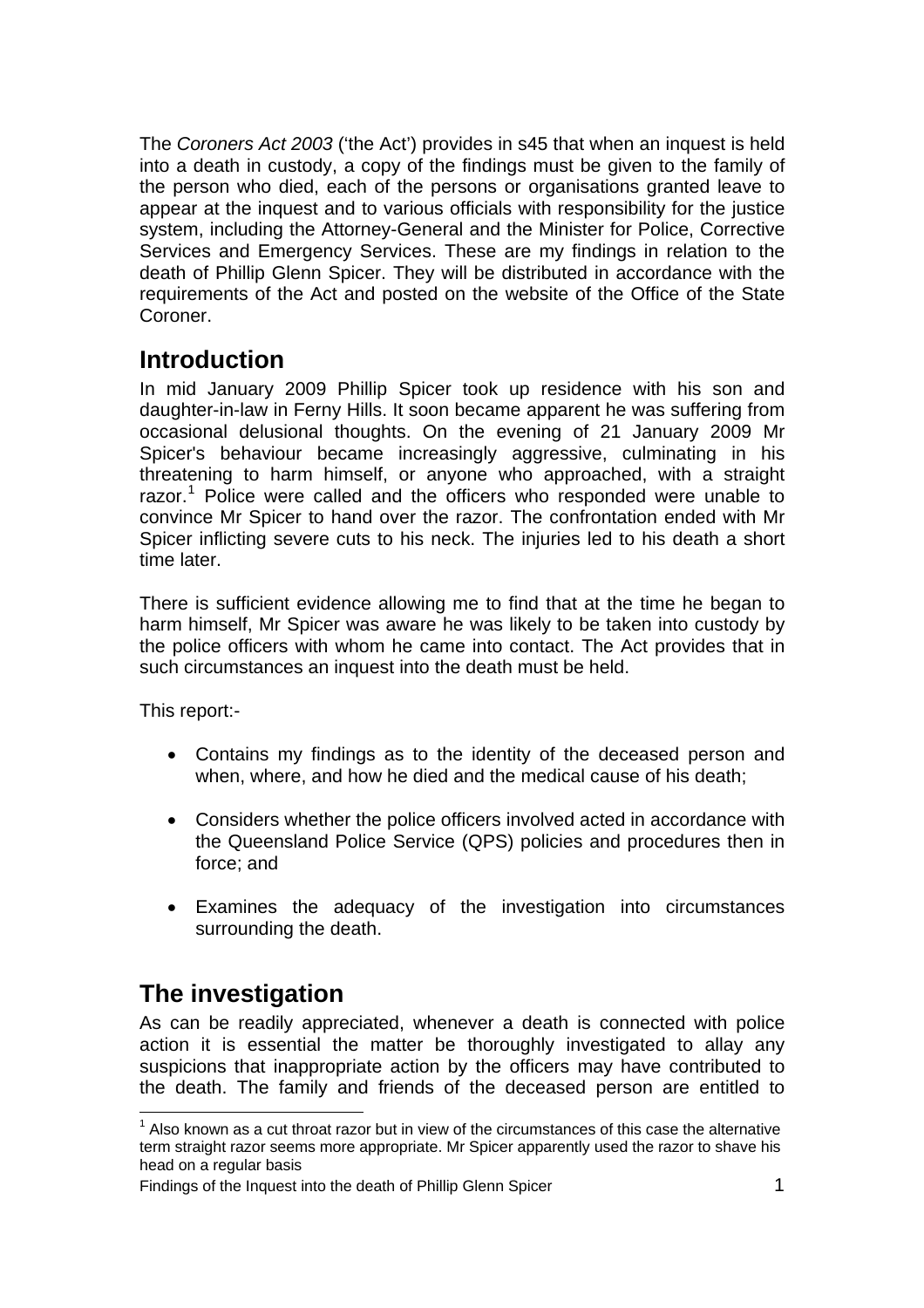expect a thorough investigation and an account of how the death occurred. It is also desirable that the general public be fully apprised of the circumstances of the death so they can be assured the actions of the officers have been appropriately scrutinised. The police officers involved also have a right to have an independent assessment made of their actions so there can in future be no suggestion there has been any "cover up" of inappropriate action.

The investigation of this matter was conducted by the QPS Ethical Standards Command (ESC) and a detailed report was prepared by Inspector Stephen **Dabinett** 

Initial management of the scene at Ferny Hills was overseen by the regional duty officer Acting Inspector Andrew Graham. He arrived at the scene while first aid was being conducted on Mr Spicer by Queensland Ambulance Service (QAS) officers with the assistance of Senior Constable Schmidt and Constable Keep. Shortly after his arrival Acting Inspector Graham was advised by Senior Constable Schmidt that an audio recording of the incident had been made. The recording device and tape were handed to the Inspector. These items were later passed to an ESC officer. The scene was secured and placed under the control of Inspector Darren Sargood.

The scene was forensically examined and photographs taken of all relevant areas as the body of Mr Spicer lay in situ. A number of items were seized and transported to the John Tonge Centre for further forensic analysis.

The two police officers involved in the incident were required to undertake a breath test although this did not occur until more than three hours after the death. The results of these tests and further testing of urine samples required of the two officers showed that at the time of the incident neither was affected by drugs or alcohol.

The ESC investigation commenced with interviews of both officers, family members of the deceased and of neighbours who had dealings with Mr Spicer in the hours prior to his death. Subsequent to these interviews Inspector Dabinett inspected the previous residence of the deceased at Beaudesert. Interviews were conducted with a former neighbour of the deceased along with an employee of Yellow Cabs where Mr Spicer had been employed until 13 January 2009.

Records relating to the issue of a capsicum spray canister to Senior Constable Schmidt were seized. The medical records of Mr Spicer held at Logan Hospital were obtained along with records held by the QAS in relation to the treatment provided to Mr Spicer on the evening of 21 January 2009.

I am satisfied this matter has been thoroughly and professionally investigated and all relevant sources of information have been accessed and analysed. I commend Inspector Dabinett on his efforts.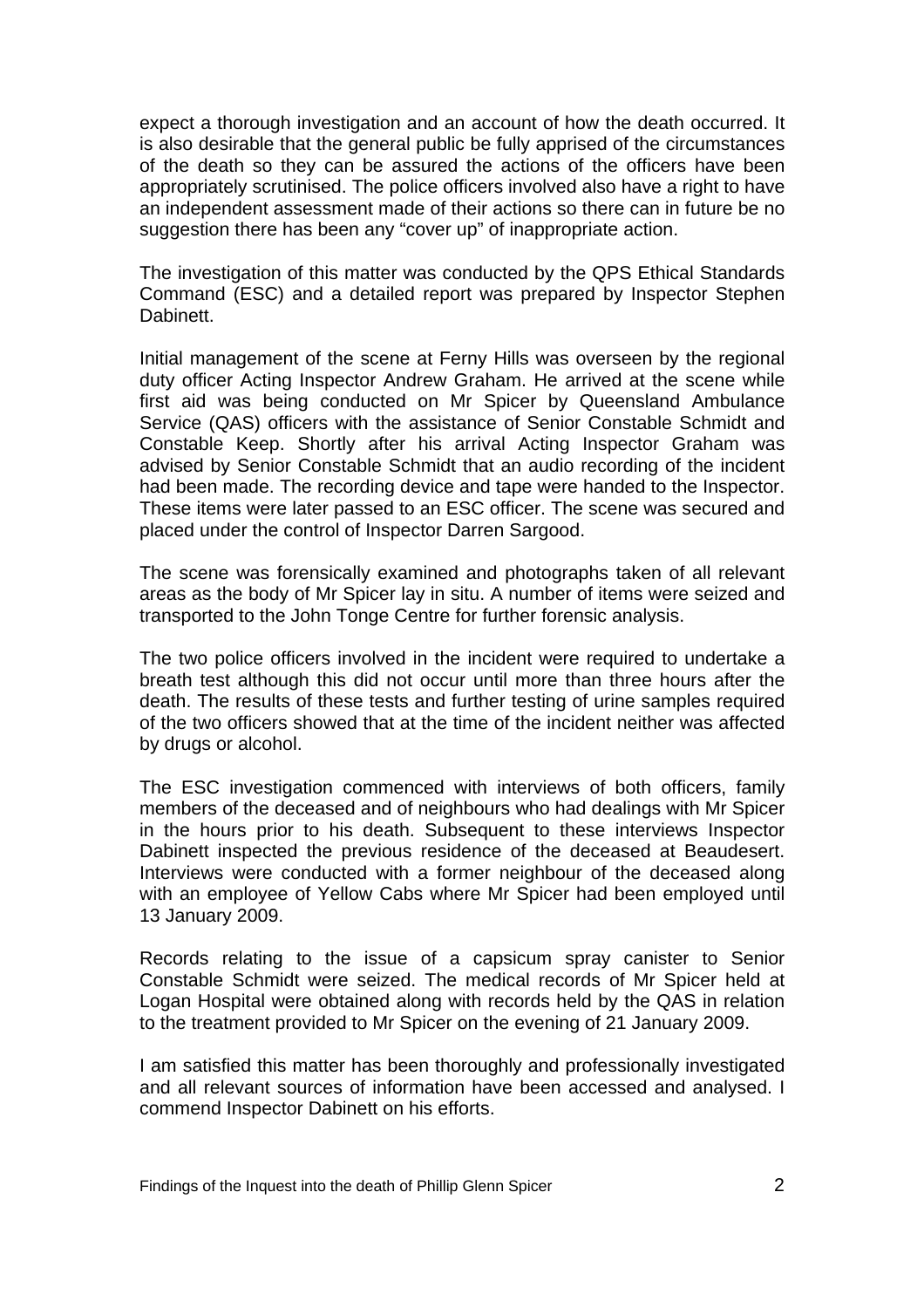# <span id="page-4-0"></span>**The evidence**

I turn now to the evidence. I have not summarised all of the information contained in the exhibits and transcript but I consider it appropriate to record in these reasons the evidence I believe is necessary to understand the findings I have made.

#### *Social history*

Phillip Glenn Spicer was 53 years of age when he died, having been born on 15 December 1955. He was the father of four boys and one girl. He separated from his children's mother in 1993. At that time Mr Spicer moved to Brisbane and began working as a taxi driver, a job in which he continued up until the weeks prior to his death.

There is no evidence Mr Spicer was ever treated for a mental health condition. It is clear though he was in fact experiencing serious delusional thoughts intermittently in the 24 hours before his death. No physical condition was identified at autopsy that would have contributed to this. Prior to the 24 hours leading to his death, it seems Mr Spicer's interaction with his family, colleagues and neighbours was sufficiently sporadic that any mental health condition he was suffering did not make itself obvious.

In 2003 after a decade of estrangement from his son Glenn, their relationship was slowly rebuilt to the extent that by January 2009 Mr Spicer moved from his house in Beaudesert and, at least in the short term, took up residence with Glenn and his wife at Ferny Hills. It was only over the subsequent short period (between Mr Spicer's return from a trip to NSW on the evening of 20 January 2009 and the following day) the extent of his mental health problems became apparent to his family.

Glenn Spicer, when interviewed by police, indicated his belief that Mr Spicer had suffered injuries in a motorcycle accident sometime in 2008 and there had been a tendency to attribute some of his more unusual behaviour to the accident. At the inquest he was less inclined to attribute any behaviour to that accident and was of the belief he had not noticed his father acting unusually prior to January 2009. QPS records confirm Mr Spicer was involved in an 'injury traffic accident' on 17 March 2008.

Although the precise nature and origin of Mr Spicer's mental health problems remain unclear, I am satisfied their seriousness and extent only became apparent to his son and daughter-in-law on 20 January 2009. Once his condition became apparent it is clear steps were taken to obtain assistance for him.

The detailed account of Mr Spicer's last weeks contained in the material tendered at the inquest show he was loved by a wide circle of extended family. I extend my sincere condolences to those family members for his sudden loss.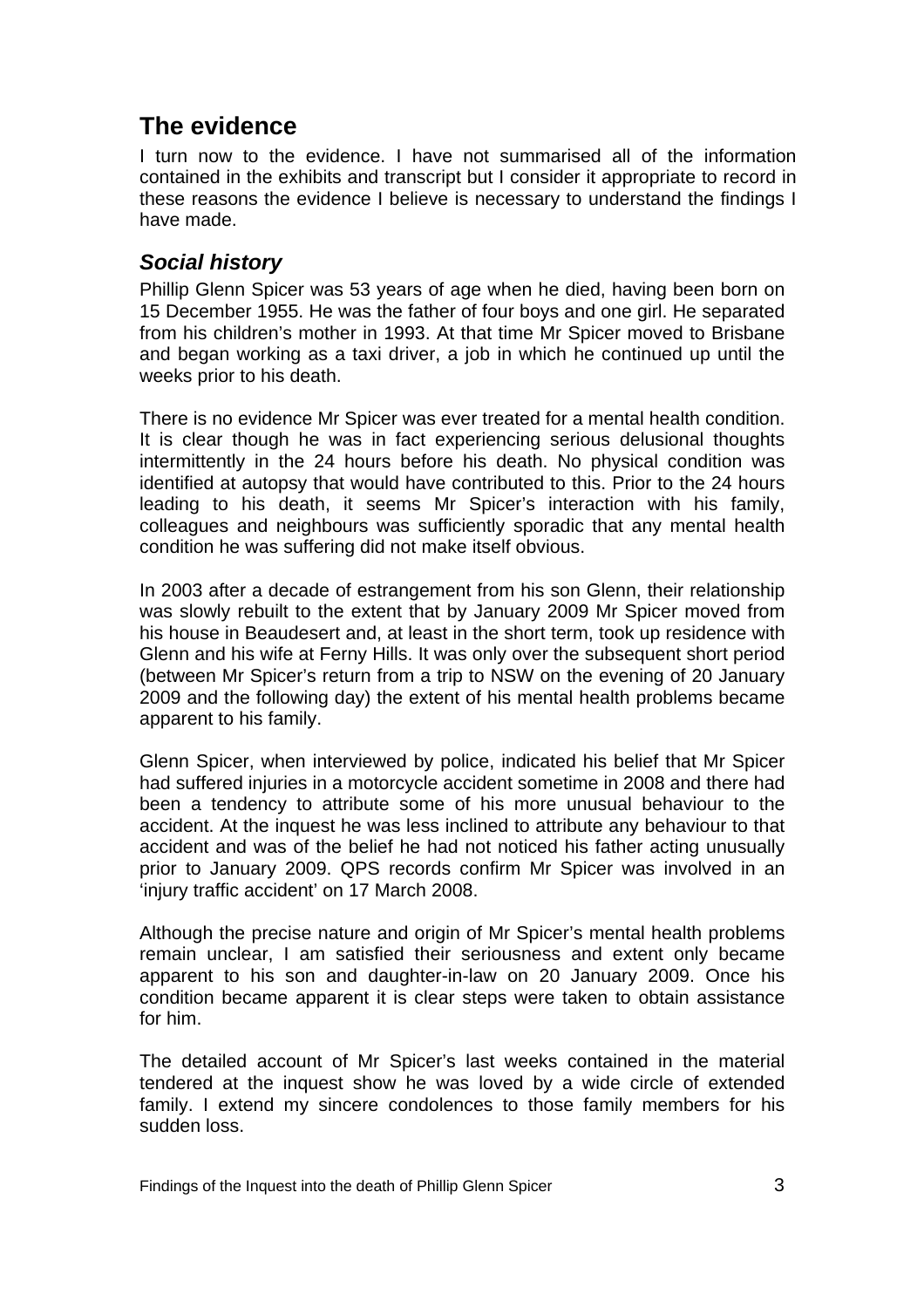#### <span id="page-5-0"></span>*The weeks prior to Mr Spicer's death*

Mr Spicer had been residing in Beaudesert for several years prior to his death. He was employed as a taxi driver. Glenn Spicer told police Mr Spicer's living arrangements had been partly subsidised by his employer, Yellow Cabs, so a taxi service would be available locally even though it was perhaps not economically viable. Despite this Mr Spicer apparently felt he was not being adequately supported by his employer and it was with some frustration he completed his last shift with Yellow Cabs on 13 January 2009 having decided to move away from the area.

Mr Spicer had made arrangements with a neighbour to take over the remainder of the lease at the Beaudesert property and had gifted her some of his furniture. That neighbour, Nicole Cliffe, told police she had arranged with Mr Spicer for him to return to the property on 8 February 2009 to collect his motorcycle. Ms Cliffe had helped Mr Spicer clean his property in preparation for his departure but, despite this contact, says she did not notice any change in or unusual aspects to his behaviour in the period leading to his departure.

Glenn Spicer and his wife Anna agreed for Mr Spicer to take up residence with them on modest board in the short term. Glenn assisted with Mr Spicer's final move from Beaudesert on Sunday 18 January 2009 and then lent Mr Spicer a vehicle for him to visit family members in NSW.

Mr Spicer returned to Ferny Hills on the evening of 20 January. As he conversed with his son, it became apparent to Glenn for the first time that his father was suffering difficulty ordering his thoughts and he had a tendency to repeat stories within short periods of time. It was sufficiently worrying to cause Anna Spicer to conduct some research the following day into treatment and care options that might be available.

### *Evening of 21 January 2009*

#### **Discussions with family and neighbours**

At around 5:00pm of 21 January 2009 Mr Spicer had a short conversation with a neighbour across the road from his son's residence. That neighbour, Darryl Berndt, was playing cricket with his sons and he recalls Mr Spicer commenting on the cricketing ability of the boys. Mr Spicer's behaviour did not give any cause for alarm at this stage; Mr Berndt recalls Mr Spicer did not appear affected by alcohol or drugs, nor was he agitated.

At around 6:30pm Mr Spicer had a conversation with Mr Berndt's wife Deanne. It soon became apparent to her that something was wrong with Mr Spicer when he began to confidently assert that his son Glenn would play cricket for Australia and, in the context of another story that US President Obama had winked at him earlier in the day. As he related this latter event she noticed Mr Spicer was becoming agitated.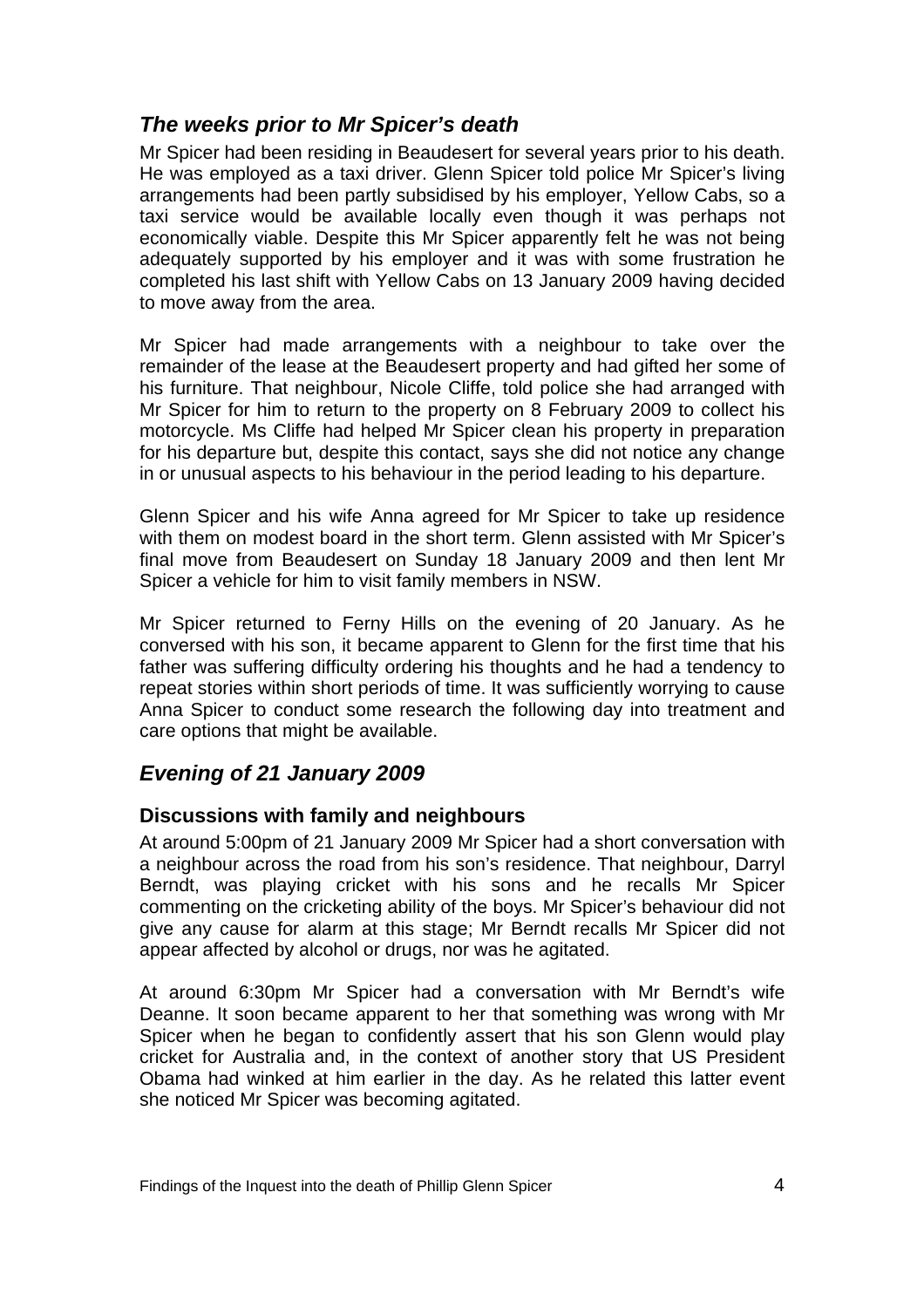<span id="page-6-0"></span>Mrs Berndt observed Glenn and Anna Spicer arrive home from work. Glenn Spicer immediately joined them in her driveway and soon after took his father home.

Once inside, it was immediately apparent to Glenn and Anna Spicer that Mr Spicer was not well. He recounted a story of having saved the life of President Obama that day and made other comments consistent with delusional thoughts. Over a short period of time Mr Spicer became more aggressive and began raising his voice culminating in him going to the bathroom and returning with a straight edged 'cut throat' razor which he threatened to use on himself.

Anna Spicer was naturally alarmed at this point and she made contact with police, initially with a view to determining what help could be obtained for Mr Spicer rather than necessarily seeking any police attendance. Records show that call was made to police communications at 7:37pm and in fact resulted in a job being logged requiring a "*welfare check/possible mental patient*".

Glenn Spicer's attempts to calm his father were, at best, only partially successful and Mr Spicer announced he needed to return to the Berndt residence to tell them something. He was still in an agitated mood and continued to hold the razor as he left the house despite the protests of his son. Mrs Berndt recalls Mr Spicer attending their residence again at that time and, in the course of this conversation becoming very agitated, making reference to having been molested as a child and, as he spoke, flicking the blade of the razor in his hand open and closed.

Glenn Spicer says he decided to call 000 at this point. He was concerned he would be unable to overpower his father if that became necessary and was worried he was outside with the razor. Mr Spicer had already threatened to attack Glenn if he was approached. It appears Anna had also already decided on this course of action. Records show at 7:43pm, approximately one minute after ending her initial call to police, Anna Spicer called 000 and advised them Mr Spicer was now at their neighbours house with a razor. The QPS job log was upgraded to a 'code 2' although, appropriately, the records of the message passed to the attending officers which was made available to the inquest advises against the use of lights and sirens for fear of alarming Mr Spicer.

Mr Spicer voluntarily left the neighbours property and returned to his son's residence, once again taking up position on a couch in the living room and still holding the razor.

#### **Arrival of police**

Senior Constable Christopher Schmidt and Constable Stephen Keep were working a general duties shift from the Ferny Grove police station and had responded to the job log initiated by Anna Spicer's initial call to police. On being advised of the changing circumstances they proceeded immediately to the Spicer residence using a siren only as required to negotiate traffic. On arrival Senior Constable Schmidt turned on an audio recording device and the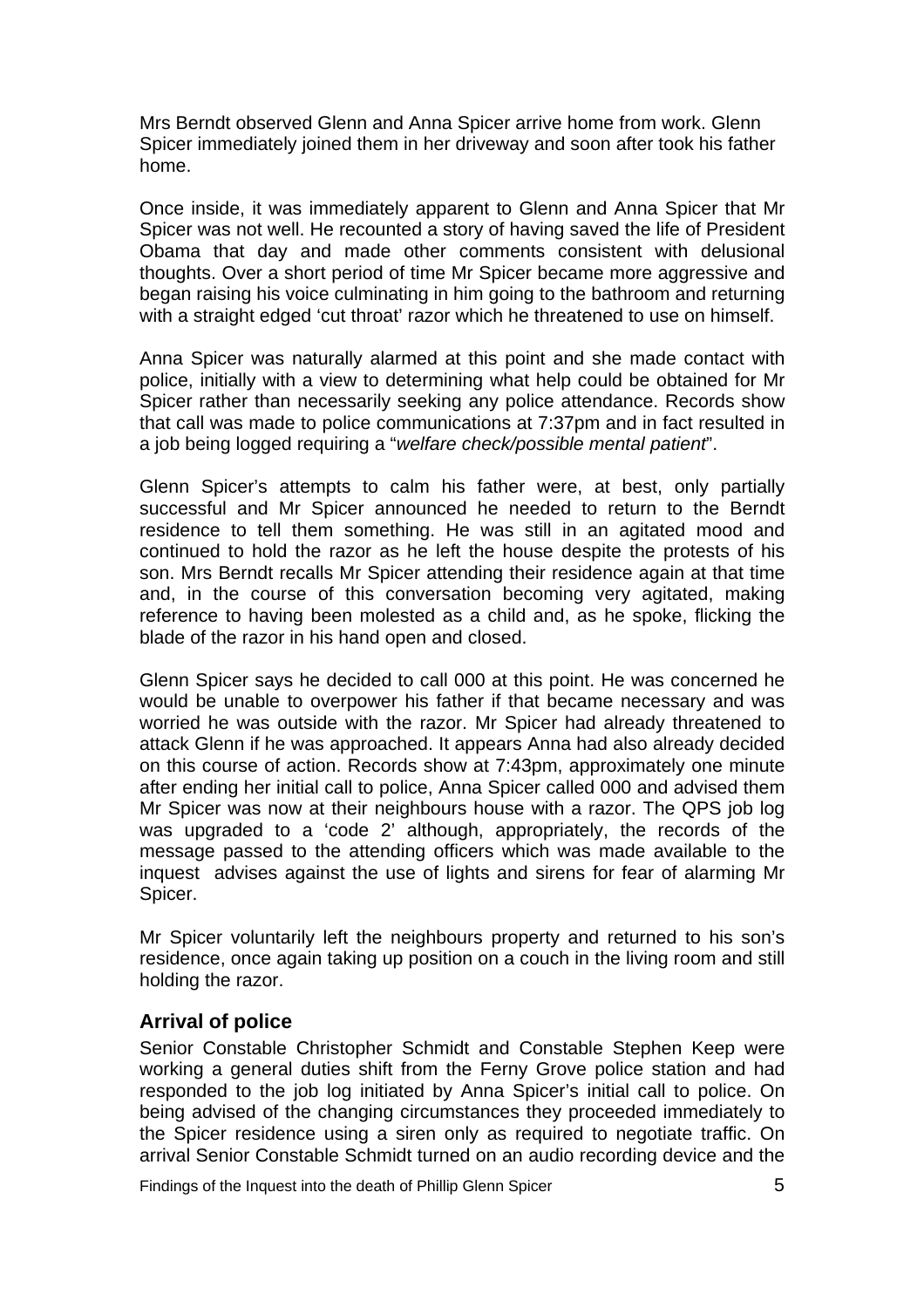officers had a brief conversation with Anna Spicer. They then took up with Glenn Spicer who was standing near the side door of the house. The officers initially observed Glenn to be speaking to a male seated on a couch inside the house who was holding a straight blade razor up to his throat.

The officers entered the house and say they took up position in a hallway around 4-5 metres from where Mr Spicer was seated. Glenn Spicer recalls being signalled by the officers to retreat. He took up a position where he was able to see the officers but could no longer observe the movements of his father. He was able, though, to clearly hear the subsequent conversation.

As the police officers moved towards Mr Spicer he continued to hold the razor to his neck and made threats to attack anyone who came near him. Senior Constable Schmidt can be heard on the tape recording of the events of the following minutes attempting to resolve the situation by determining how they could assist Mr Spicer. Mr Spicer can be heard making threats to police at least to the extent of warning they would need to protect themselves against him and would need to shoot him. These threats were made in the context of Mr Spicer continuing to have delusional thoughts associated with the US President. Senior Constable Schmidt assured Mr Spicer the officers had no intention of hurting him although, entirely appropriately, he had removed his canister of capsicum spray as a precaution and was holding it out of view behind his legs.

Senior Constable Schmidt can be clearly heard on the tape continually trying to calm Mr Spicer and to assure him they did not intend him any harm and if he sat down he would not be touched.

After a conversation lasting approximately five minutes both police officers say Mr Spicer advanced on them and challenged them to defend themselves. Senior Constable Schmidt says Mr Spicer came within 3 metres of his position before he deployed capsicum spray, effectively striking Mr Spicer in the face and stopping his advance. Glenn Spicer had a clear view of Senior Constable Schmidt at this point and recalls from his initial position the first movement Senior Constable Schmidt made was to take a sudden step backwards before then moving forward to deploy the spray.

Constable Keep had given consideration to drawing his firearm and decided against it only on the basis that the narrow area in which he and Senior Constable Schmidt stood meant he could not safely do so without endangering the latter. He had also removed his capsicum spray canister such that it was ready to deploy.

The police officers observed Mr Spicer to retreat after being struck by the capsicum spray and at the same time began to quickly and repeatedly cut the right side of his neck with the razor. Senior Constable Schmidt noticed Mr Spicer move the razor away from his neck momentarily and took the opportunity to advance towards him and strike out with his foot, dislodging the razor form Mr Spicer's grasp.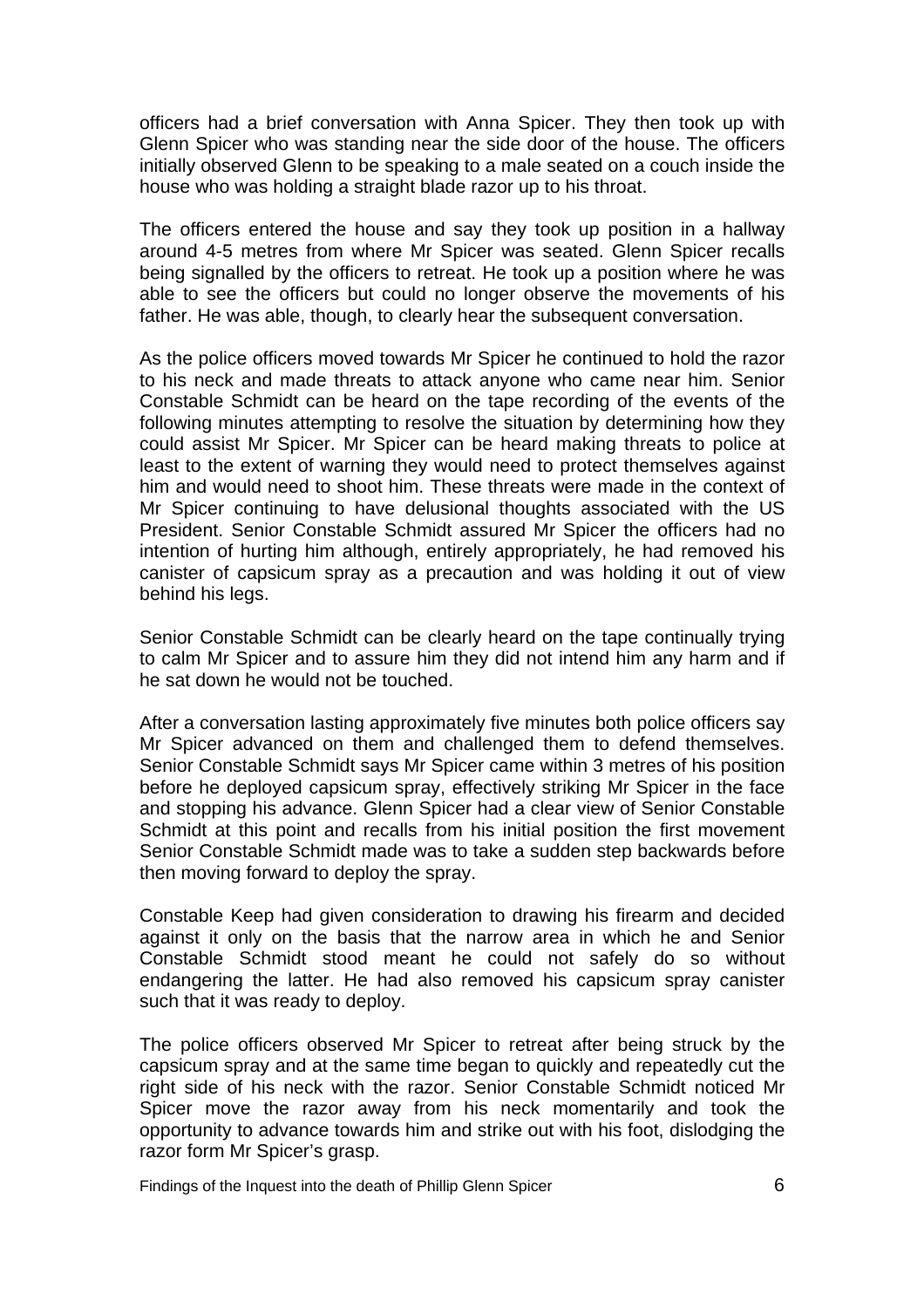<span id="page-8-0"></span>Senior Constable Schmidt then attempted to assist Mr Spicer but he continued to struggle and lash about. It appeared to Constable Keep that Mr Spicer was trying to use the other officer to regain his feet. As a result the officers handcuffed Mr Spicer in an endeavour to immobilise him so they could attempt first aid and begin to stem the blood flowing from the gaping wound in his neck.

Senior Constable Schmidt and Constable Keep used a pillow to try and stem the haemorrhaging while making further urgent calls for QAS officers to attend. Records tendered at the inquest show the first call was made to police communications at 7:52pm. They also requested attendance of the Regional and District Duty Officers.

Another QPS general duties crew, having heard the calls for assistance arrived prior to the QAS. One of those officers, Constable Stephen Edwards entered the house and observed Senior Constable Schmidt and Constable Keep attending to Mr Spicer on the floor of the lounge room and holding a pillow to his neck. He noticed a large amount of blood and a strong smell of capsicum spray. Constable Edwards offered to take over from Constable Keep but was told this was not necessary. Constable Edwards then attended to a request by Senior Constable Schmidt to retrieve the first aid kit from their patrol car.

Constable Edwards says that on asking the officers what had occurred he was given a brief version of events. That contemporaneous version, as later recounted to officers from the ESC by Constable Edwards is consistent with that which has been otherwise provided to investigators and to this inquest.

#### **Medical treatment**

QAS records show they received a call from police communications at 7:53pm. The first QAS crew arrived at the Ferny Hills address at 8:08pm and immediately attended to Mr Spicer.

Those ambulance officers attached a cardiac monitor to Mr Spicer and applied further dressings in an attempt to control the bleeding. An airway was inserted and manual ventilation commenced without any immediate effect. The intravenous administration of adrenaline and sodium lactate, followed by intubation, was likewise ineffective.

A second crew which contained the QAS Director of Medicine and very experienced emergency medicine expert, Dr Stephen Rashford, arrived at 8:20pm.

Despite the attempts to save Mr Spicer he was declared deceased at 8:26pm after more than 15 minutes of CPR and other treatment had failed to initiate any circulation. It is now clear from the findings at autopsy that, sadly, no available treatment, however urgent, was likely to have saved Mr Spicer given the severity of his wounds.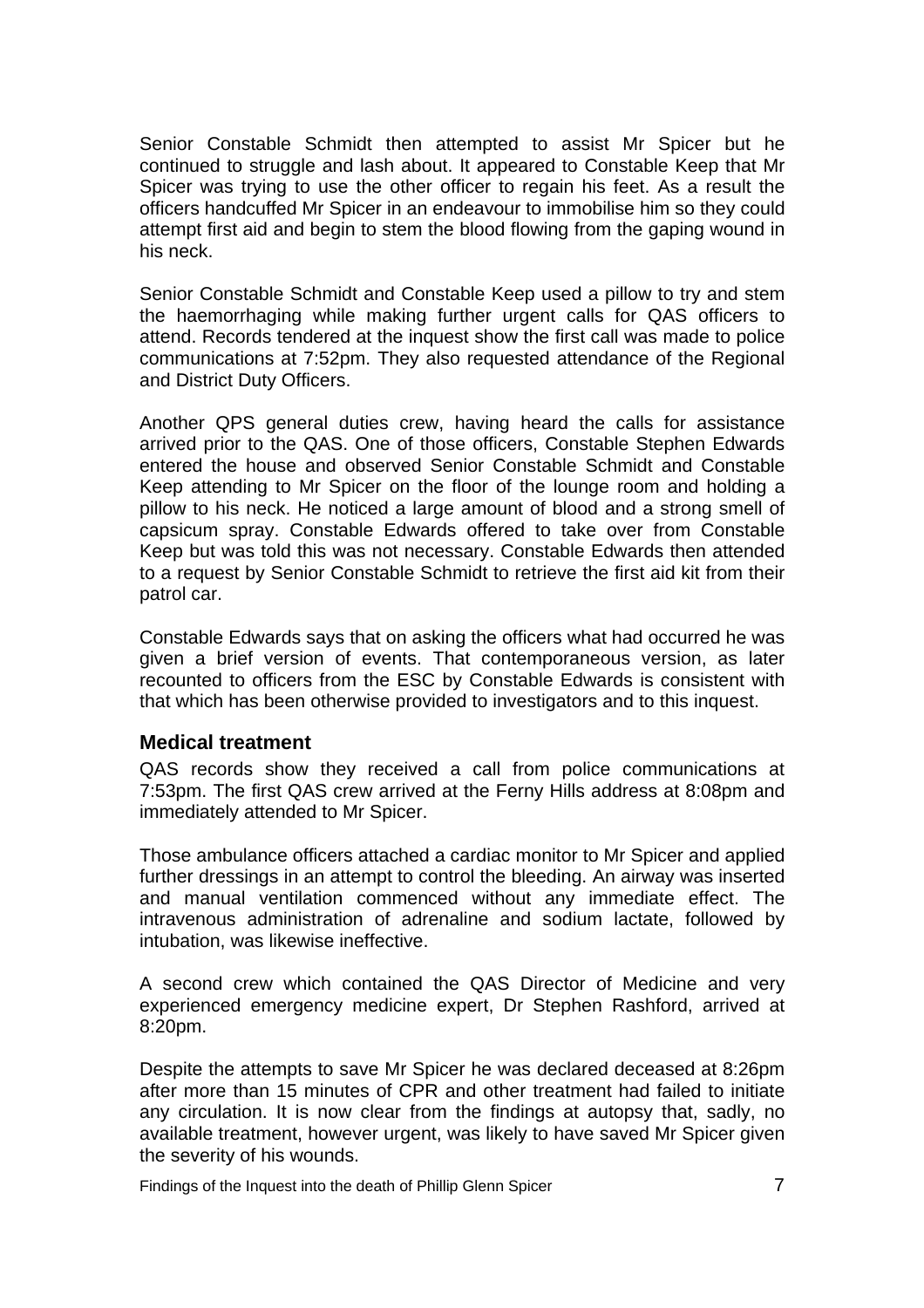#### <span id="page-9-0"></span>*Investigation findings*

Records from Ferny Grove police station confirmed the capsicum spray canister used by Senior Constable Schmidt had the same serial number as that issued to him on 13 November 2006.

Testing of breath and urine samples taken from the two police officers involved showed no trace of alcohol or drugs.

Forensic testing of various items in the immediate vicinity of Mr Spicer including, importantly, the razor blade he was said to be holding when confronted by police, was positive for the presence of capsicum spray and his DNA.

The audio tape of the incident covertly recorded by Senior Constable Schmidt is consistent with the version of events provided by the two officers and by Glenn Spicer in subsequent interviews.

Mr Spicer's body was formally identified by his son.

#### *The autopsy*

Dr Kathy Urankar, an experienced forensic pathologist, performed an external and full internal autopsy on the body of Mr Spicer on 22 January 2009.

The body of Mr Spicer was found to display a large incised wound to the right neck extending from the right lateral neck to the thyroid cartilage and angling downward towards the midline. This resulted in an incised wound to the jugular vein. It is the view of Dr Urankar that this "*would have led to extensive bleeding which would have been non-survivable*". It is certainly consistent with the extensive blood loss evident in photographs taken at the scene.

Although the primary wound showed features of a "*deep, firm cut*" Dr Urankar found evidence of a number of superficial wounds above and below the main wound which had not penetrated the dermis.

Dr Urankar had access to a picture of the razor found at the scene and confirmed the injuries could have been caused by such an instrument.

She did not observe any signs of underlying disease to which she could attribute complications attaching to the effects of the primary injury.

Toxicology analysis of blood and urine samples detected no alcohol or drugs.

Dr Urankar attributed Mr Spicer's death to the massive blood loss suffered as a result of the incision to his jugular vein.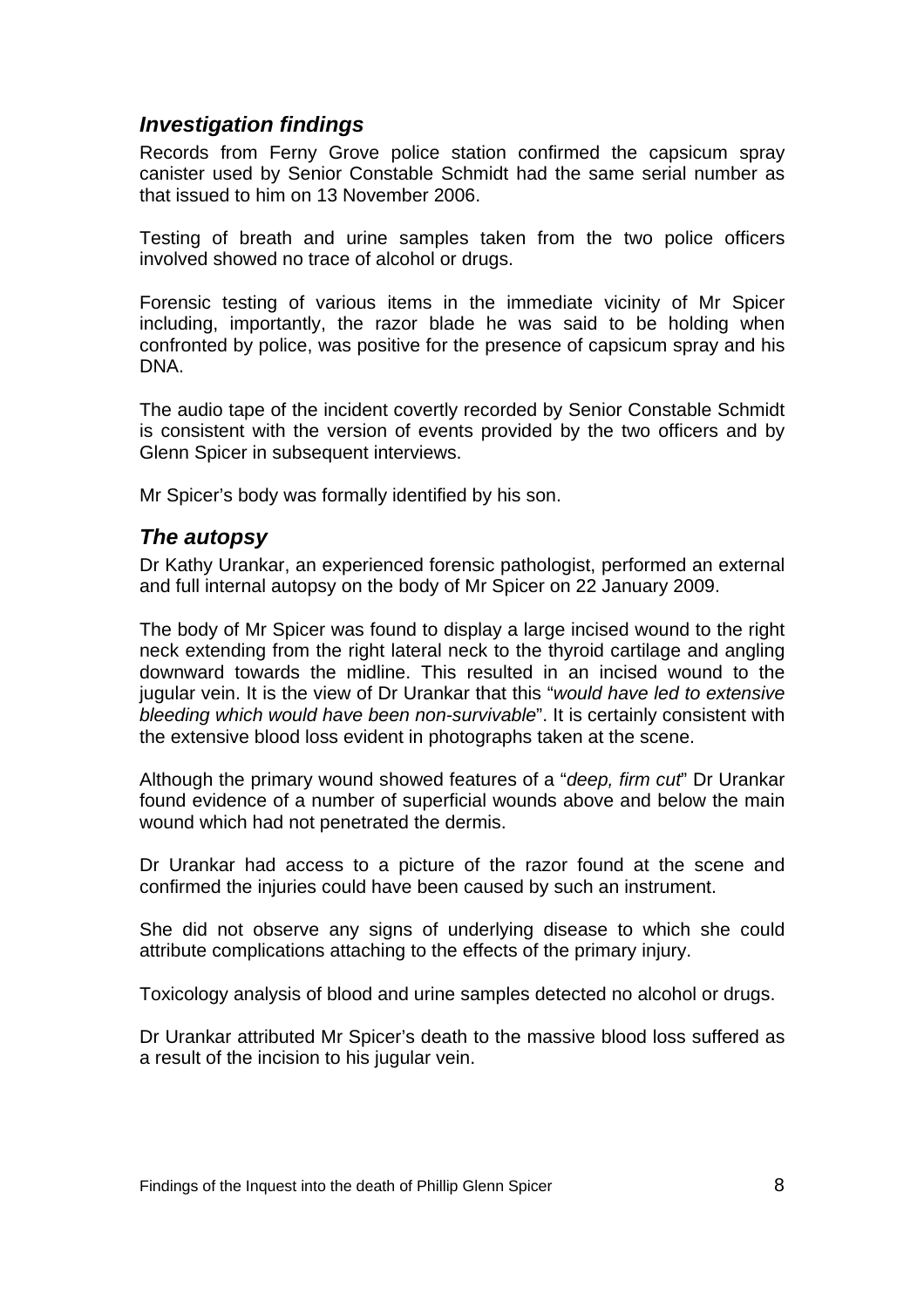# <span id="page-10-0"></span>**Findings required by s45**

I am required to find, as far as is possible, who the deceased person was, how, where and when he died, and the medical cause of the death. As a result of considering all of the material contained in the exhibits and the evidence given at the inquest I am able to make the following findings.

**Identity of the deceased** – The dead man was Phillip Glenn Spicer.

| How he died $-$ | Mr Spicer died as a result of inflicting injuries<br>on himself with a straight razor, shortly after<br>having threatened police with the same<br>instrument and while suffering a psychotic<br>episode. |
|-----------------|----------------------------------------------------------------------------------------------------------------------------------------------------------------------------------------------------------|
|                 |                                                                                                                                                                                                          |

- **Place of death** He died in Ferny Hills in Queensland.
- **Date of death He died on 21 January 2009.**
- **Cause of death** The medical cause of the death was an incised wound to the neck and consequential exsanguinations.

### **Concerns, comments and recommendations**

Section 46, in so far as it is relevant to this matter, provides that a coroner may comment on anything connected with a death that relates to public health or safety, the administration of justice or ways to prevent deaths from happening in similar circumstances in the future.

There are three matters raised by the circumstances of this case which may warrant such a response, namely;

- the degree of force used by the officers in particular their use of capsicum spray and handcuffs;
- the management of the officers involved in the incident in the hours immediately following Mr Spicer's death; and
- the compliance with the QPS policies relating to responding to people suffering mental illness.

#### *Use of force*

The QPS procedures for the use of capsicum spray require a warning to be given before deployment if that is practicable. I accept, having heard the tape of the incident and heard the eye witness accounts that Mr Spicer's movements were sufficiently sudden that it was necessary to deploy the capsicum spray in this case without warning. I also accept the use of capsicum spray in the circumstances was entirely appropriate and in accordance with the QPS use of force model. That model also calls on officers to perform ongoing risk assessments. This was done appropriately and effectively in this case by the two officers discussing the situation they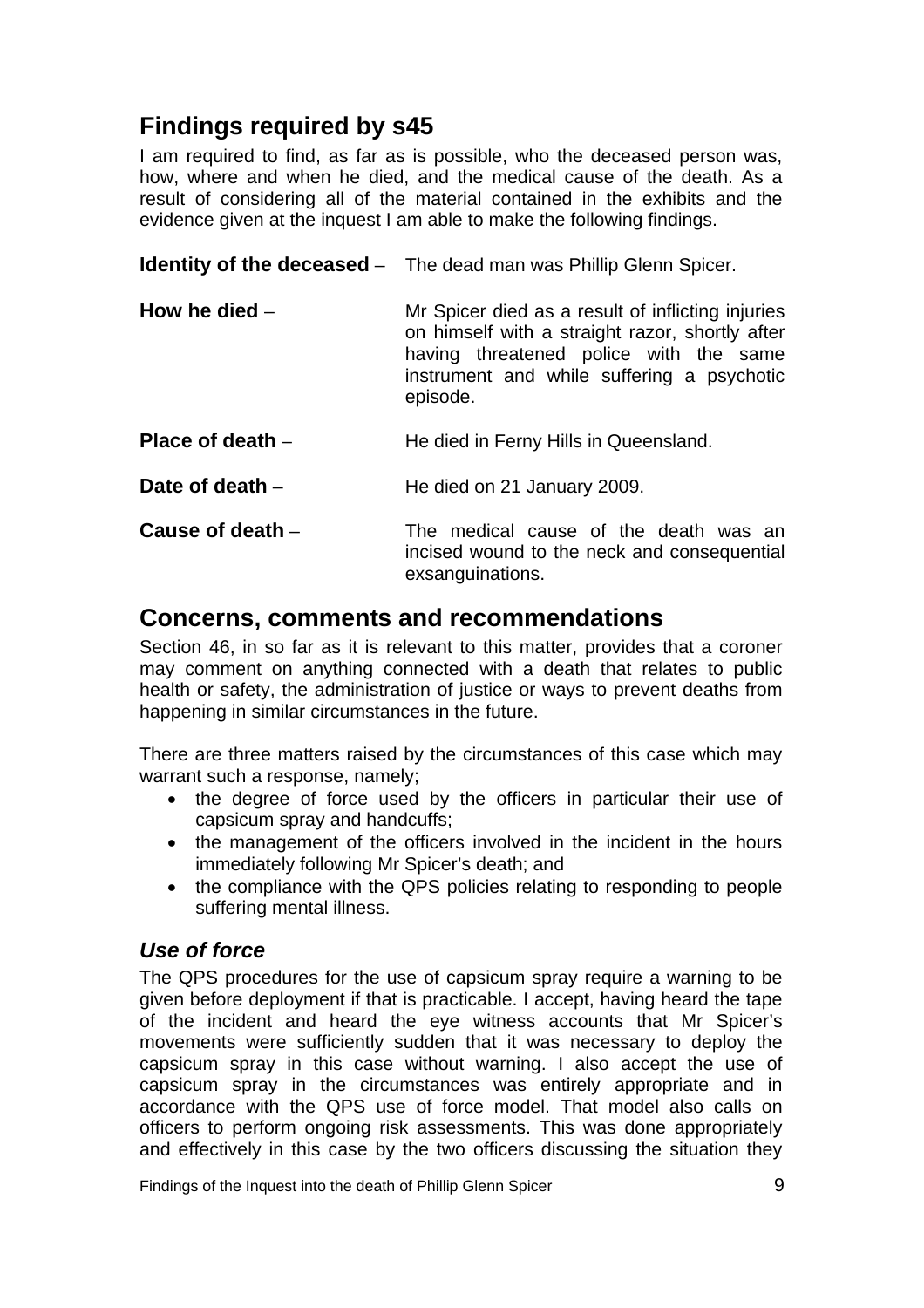<span id="page-11-0"></span>would likely face prior to entering the house and formulating a plan to be applied once inside.

I also accept the handcuffing of Mr Spicer by police, even after he had injured himself, was necessary in order to effectively treat him with the urgency that was, by then, clearly required.

#### *Post incident management*

The two officers involved in the incident were not breath tested until several hours after they had left the scene. They were found to have no alcohol in their breath. I have absolutely no doubt the result would have been the same had the test been administered sooner, as it should have been.

The two officers were apparently allowed to spend time together and unsupervised in the period after the incident. The evidence given by both officers at the inquest was candid in that they admitted discussing aspects of the incident with each other. Although there is a suggestion in the material before me that senior officers directed the two officers involved be separated it seems clear they were allowed to drive from the incident scene to Ferny Grove police station together and unsupervised.

There is absolutely no suggestion in this case that the officers colluded with respect to the versions of events they would later give in their interviews. However, the potential ramifications of allowing two or more officers involved to be left together and unsupervised following such an incident could be much more serious in other cases. Even if there is no collusion, family members of the deceased may suspect it has occurred and the coroner is unnecessarily placed in the invidious position of having to make assessments of credit that could otherwise be less complicated.

The QPS Operational Procedure Manual places the responsibility for isolation of officers involved in such incidents from colleagues also involved in the incident on the officers themselves. This is appropriate, but as was the case here, such incidents often leave officers traumatised and not in a position to apply their knowledge of policy and procedure as immediately as might otherwise be the case. There is always a role for senior officers attending the scene to take practical steps to ensure separation.

Both of these apparent lapses could usefully be brought to the attention of the District Duty Officer who attended this incident.

#### *Mental health incident response*

The QPS Operations Procedures Manual contains policies detailing how officers should respond to a "*mental health incident*".

All police officers receive mental health intervention training that seeks to equip them to de-escalate such incidents through enhanced tactical communication skills.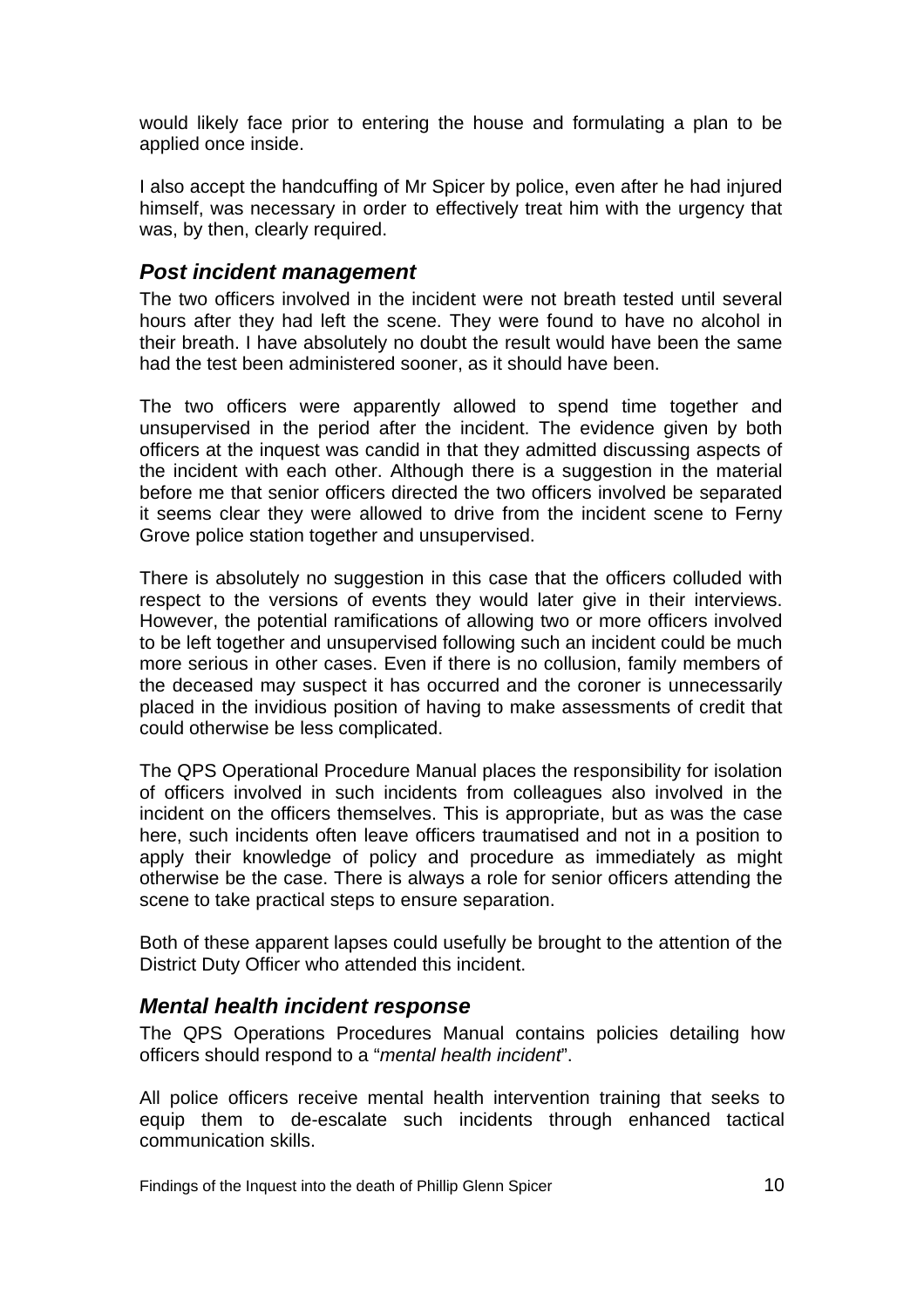Further, the QPS has entered into a memorandum of understanding with Queensland Health and the Queensland Ambulance Service to enable the sharing of relevant information between those agencies to assist in the safe resolution of mental health incidents.

Arrangements have been put in place to enable first response police officers to request consultation with Queensland Health mental health service personnel to assist the police officers effectively respond to a mental health incident.

If the person involved in the incident is not a mental health service client, mental health service staff can still provide general advice that may assist the police de-escalate the incident. Indeed, where possible, mental health service staff will provide on site assistance at mental health incidents.

Accordingly, the policy provides that police officers responding to a mental health incident should as soon as practicable seek information and/or advice from Queensland Health mental health service officers.

In this case the police officers detailed to attend had little information about the circumstances they would confront. They had however been told that Mr Spicer may be suffering from a mental illness and that he had been out of the house interacting with neighbours while armed with a razor. In those circumstances their first priority was to attend the scene.

On doing so they spoke to his daughter-in-law who reiterated he appeared to be unstable but he had now returned to the house.

The officers then went into the house to investigate the prevailing circumstances. They were almost immediately confronted by Mr Spicer who was clearly deranged and brandishing the razor in a manner which put him and them in imminent risk of serious harm.

Senior Constable Schmidt in particular conducted himself appropriately and in accordance with mental health intervention training. He is to be commended for the manner in which he tried to de-escalate the situation by making it clear to Mr Spicer the officers did not want a confrontation, did not intend him any harm and were not intent on taking him into custody. Regrettably, it seems clear Mr Spicer was suffering a significant psychotic episode and the police officers were unable to effectively communicate with him.

In the circumstances, I do not consider it would have been reasonable for them to withdraw and seek the assistance of mental health service personnel. The whole incident from their arrival at the scene to the infliction of the fatal injuries occurred over two or three minutes. There was no opportunity for external consultation.

In the circumstances I am satisfied the officers complied with QPS policy dealing with such matters.

Findings of the Inquest into the death of Phillip Glenn Spicer 11